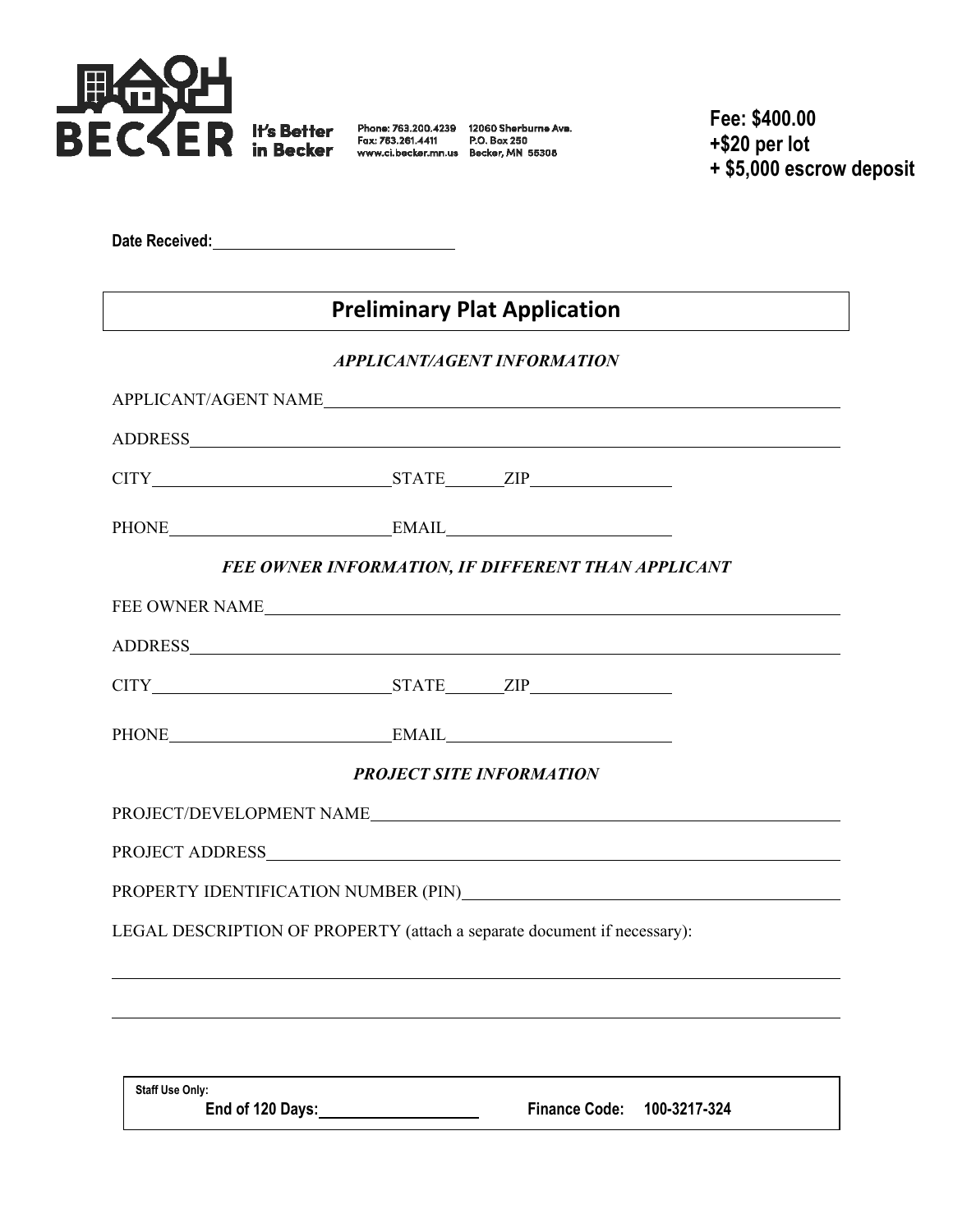## **PROCEDURE FOR PRELIMINARY PLAT APPROVAL**

The following materials must be submitted with your application in order to be considered complete. A complete application must be made twenty four (24) days prior to the Planning Commission meeting for which you wish to be heard. To fully understand all of the information required for submittal, the City of Becker requires an initial meeting with review of a concept plan prior to submitting an application and documents for review. The plat request shall be filed with the City on this official application form, along with the established fee. Such application shall also be accompanied by two (2) large-scale copies, twelve (12) reduced 11"x17" scale copies and an electronic copy of a preliminary plat and supportive information in conformity with the City's Ordinances. The scale of such materials shall be the minimum necessary to ensure legibility. If you have any questions on the necessary materials please contact City Hall at (763) 200-4239.

The final plat for the first phase of the development shall be submitted within one year after said approval or approval of the preliminary plat shall be considered void. For plats with multiple phases a final plat application for a subsequent phase must be submitted within two (2) years after approval of the previous phase final plat or the preliminary plat shall be considered void. Prior to the expiration of the final plat deadline, the Planning Commission may extend the approval for an additional (2) years. The extension request shall be in writing specifically designating the expiration date. Only one (1) extension may be granted per phase of the preliminary plat.

Required Information:

- Proposed name of subdivision, not similar to any recorded plat with Sherburne County.
- $\square$  Date of preparation and North point.
- $\square$  Scale of plat, not less than one (1) inch to one hundred (100) feet.
- Proposed covenants and private restrictions.
- Location map indicating location of proposed subdivision in relationship to general known area.
- Names and addresses of the applicant, land surveyor and engineer making plat and property owners of record within three hundred fifty (350) feet of the proposed subdivision.
- Legal description of proposed subdivision.
- Boundary line of proposed subdivision.
- Zoning of land within and abutting the subdivision.
- Layout, dimensions and acreage of proposed lots and blocks.
- Name, location and right-of-way width of existing or proposed streets, highways, alleys, sidewalks, and pedestrian ways.
- $\Box$  High water level of all lakes, rivers, streams and wetlands. Floodplain boundaries and elevations established locally or by the Federal Emergency Management Agency.
- Location, dimensions, and purpose of existing and proposed utilities and utility easements.
- Location, dimensions of existing and proposed public sewer and water systems.
- Existing and proposed storm water drainage systems including drainage ponds, outlots, and easements.
- $\Box$  A tree preservation plan and a survey prepared by a qualified person identifying all trees on the property, including location, size and species. Deciduous trees that are less than (6) inches in diameter at a point five (5) feet above natural grade, or trees that are of undesirable species, including Popular Boxelder, or Elm may be exempted from this survey.
- Boundary lines of adjoining un-subdivided or subdivided land within three hundred and fifty (350) feet, identifying by name and ownership.
- Proposed zoning changes, if necessary.
- Minimum front, side, and rear yard setbacks as required by the Zoning Chapter.
- Location, dimensions, and size of areas, other than streets, alleys, pedestrian ways, and utility easements, proposed to be dedicated or reserved for public uses.

City of Becker - Preliminary Plat Application Page 2 of 3